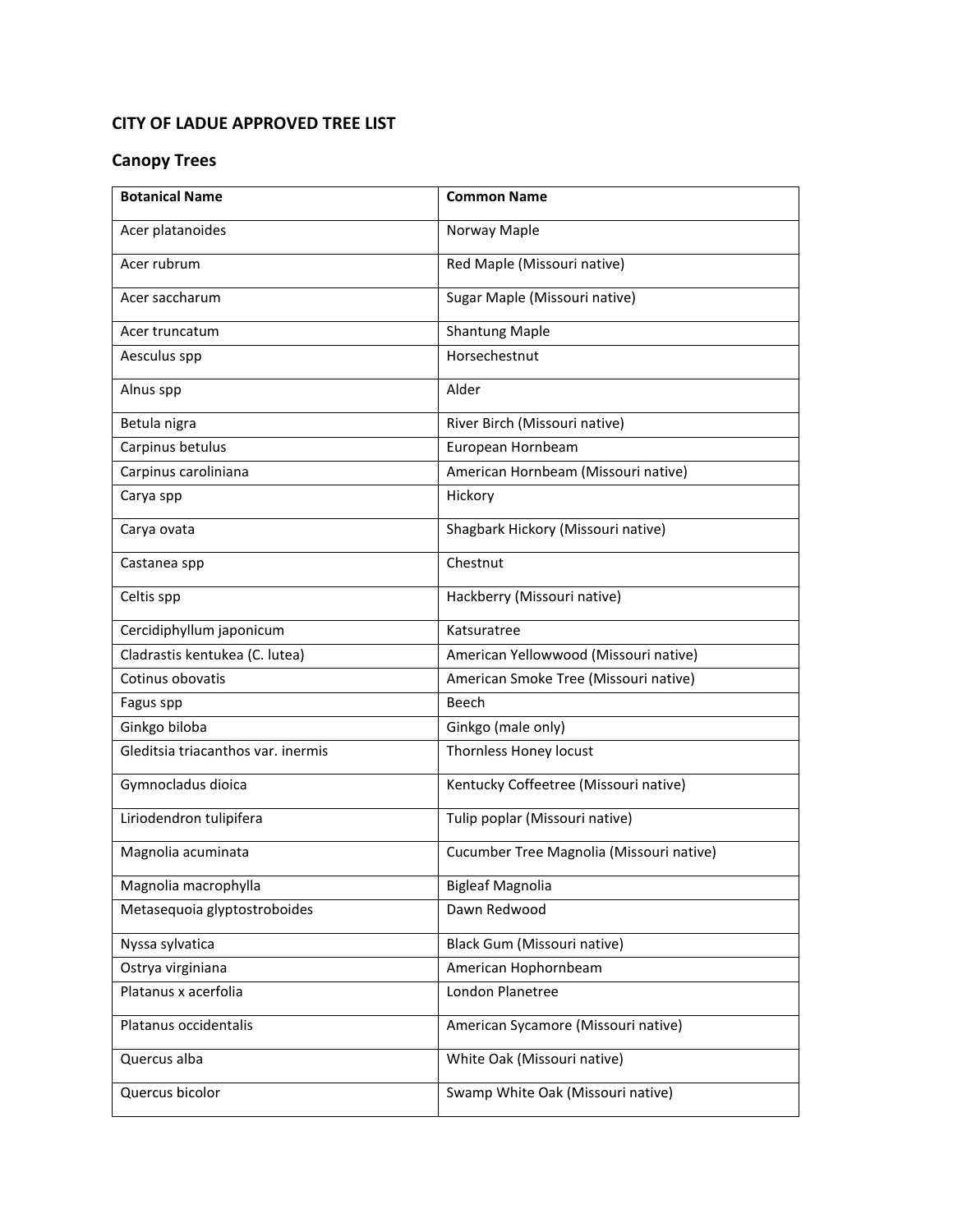| Quercus borealis      | Red Oak (Missouri native)         |
|-----------------------|-----------------------------------|
| Quercus coccinea      | Scarlet Oak                       |
| Quercus imbricaria    | Shingle Oak (Missouri native)     |
| Quercus macrocarpa    | Bur Oak (Missouri native)         |
| Quercus muehlenbergii | Chinkapin Oak (Missouri native)   |
| Quercus palustris     | Pin Oak (Missouri native)         |
| Quercus phellos       | Willow Oak (Missouri native)      |
| Quercus robur         | English Oak                       |
| Quercus shumardii     | Shumard Oak (Missouri native)     |
| Quercus stellata      | Post Oak (Missouri native)        |
| Quercus velutina      | <b>Black Oak</b>                  |
| Sophora japonica      | Japanese Pagoda Tree              |
| Taxodium distichum    | Bald Cypress (Missouri native)    |
| Tilia americana       | American Linden (Missouri native) |
| Ulmus 'Homestead'     | <b>Homestead Elm</b>              |
| Ulmus parvifolia      | Chinese Elm                       |
| Zelkova serrata       | Japanese Zelkova                  |

## **Small Deciduous Trees**

| <b>Botanical Name</b>         | <b>Common Name</b>                 |
|-------------------------------|------------------------------------|
| Acer buergerianum             | <b>Trident Maple</b>               |
| Acer campestre                | <b>Hedge Maple</b>                 |
| Acer japonicum                | <b>Full Moon Maple</b>             |
| Acer palmatum                 | Japanese Maple                     |
| Acer pensylvanicum            | <b>Striped Maple</b>               |
| Asminia triloba               | Pawpaw (Missouri native)           |
| Carpinus betulus 'Fastigiata' | Fastigiate European Hornbeam       |
| Carpinus betulus 'Columaris'  | Columnar European Hornbeam         |
| Carpinus caroliniana          | American Hornbeam/Ironwood         |
| Sassafras albidum             | Common Sassafras (Missouri native) |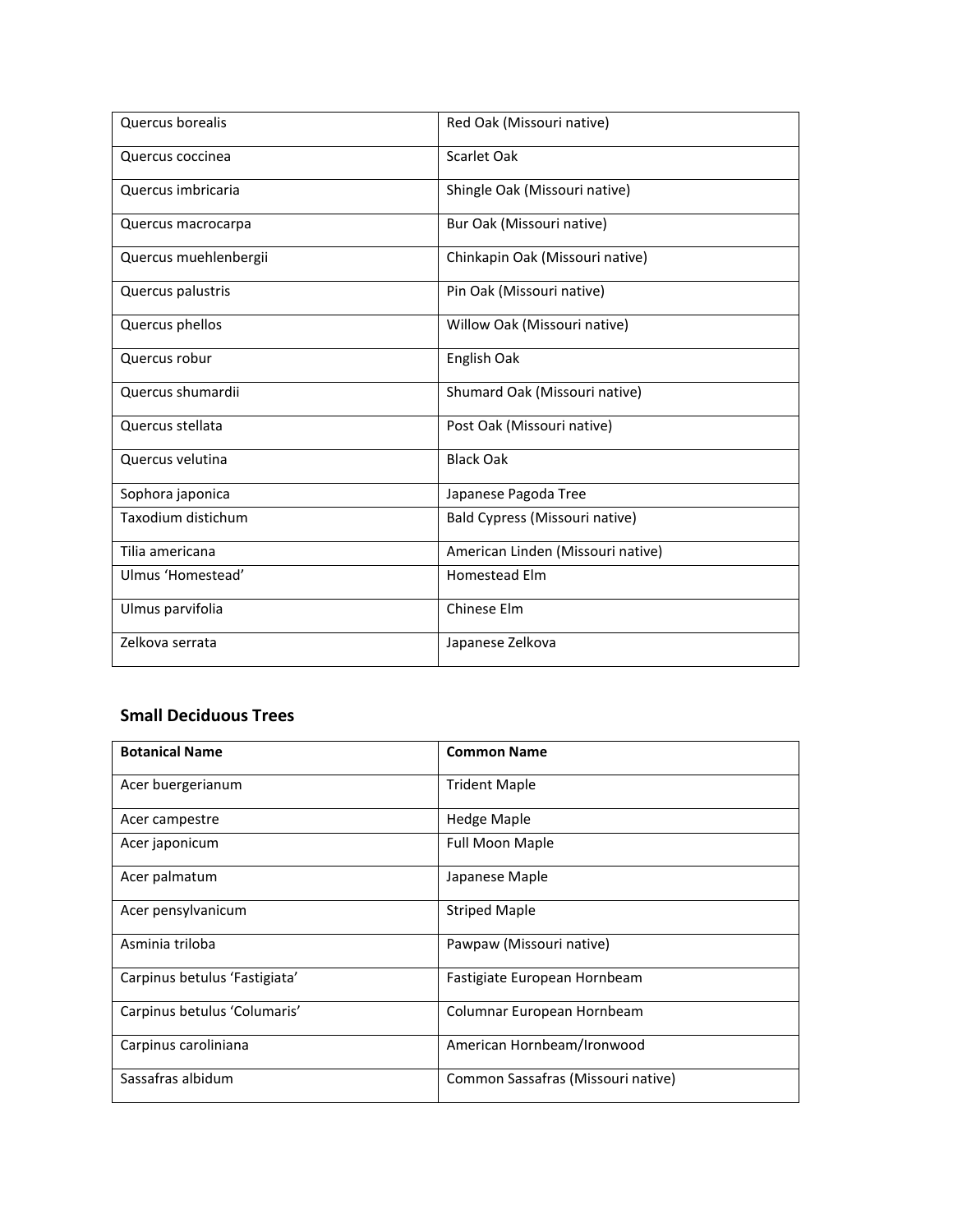# **Flowering Trees**

| <b>Botanical Name</b>               | <b>Common Name</b>                                               |
|-------------------------------------|------------------------------------------------------------------|
| Amelanchier spp                     | Serviceberry (Missouri native)                                   |
| Cercis canadensis                   | Eastern redbud (Missouri native)                                 |
| Cercis spp                          | Redbud                                                           |
| Chionanthus virginicus              | White Fringetree (Missouri native)                               |
| Cornus florida                      | Flowering dogwood (Missouri native)                              |
| Cornus spp                          | Dogwood                                                          |
| Cotinus obovatus                    | American Smoketree (Missouri native)                             |
| Crataegus crusgalli var. inermis    | Thornless Hawthorn (Missouri native)                             |
| Crataegus mollis                    | Downy Hawthorn (Missouri native)                                 |
| Crataegus phaenopyrum               | Washington Hawthorn (Missouri native)                            |
| Crataegus spp (species with thorns) | English Hawthorn (only in non-pedestrian areas due<br>to thorns) |
| Crataegus viridis                   | Green Hawthorn (Missouri native)                                 |
| Koelreuteria paniculata             | <b>Goldenrain Tree</b>                                           |
| Magnolia stellate                   | Star magnolia                                                    |
| Magnolia virginiana                 | Sweet Bay Magnolia                                               |
| Magnolia x loebneri                 | Loebner Magnolia                                                 |
| Magnolia x soulangiana              | Saucer magnolia                                                  |
| Malus spp                           | <b>Flowering Crabapples</b>                                      |
| Prunus spp                          | <b>Flowering Cherry</b>                                          |
| Syringa reticulata                  | Japanese Tree Lilac                                              |
| Viburnum prunifolium                | Blackhaw Viburnum (Missouri native)                              |

### **Evergreen and Broadleaf Evergreen Trees**

| <b>Botanical Name</b> | <b>Common Name</b>               |
|-----------------------|----------------------------------|
| Abies spp             | Fir                              |
| Chamaecyparis spp     | Falsecypress                     |
| llex opaca            | American Holly (Missouri native) |